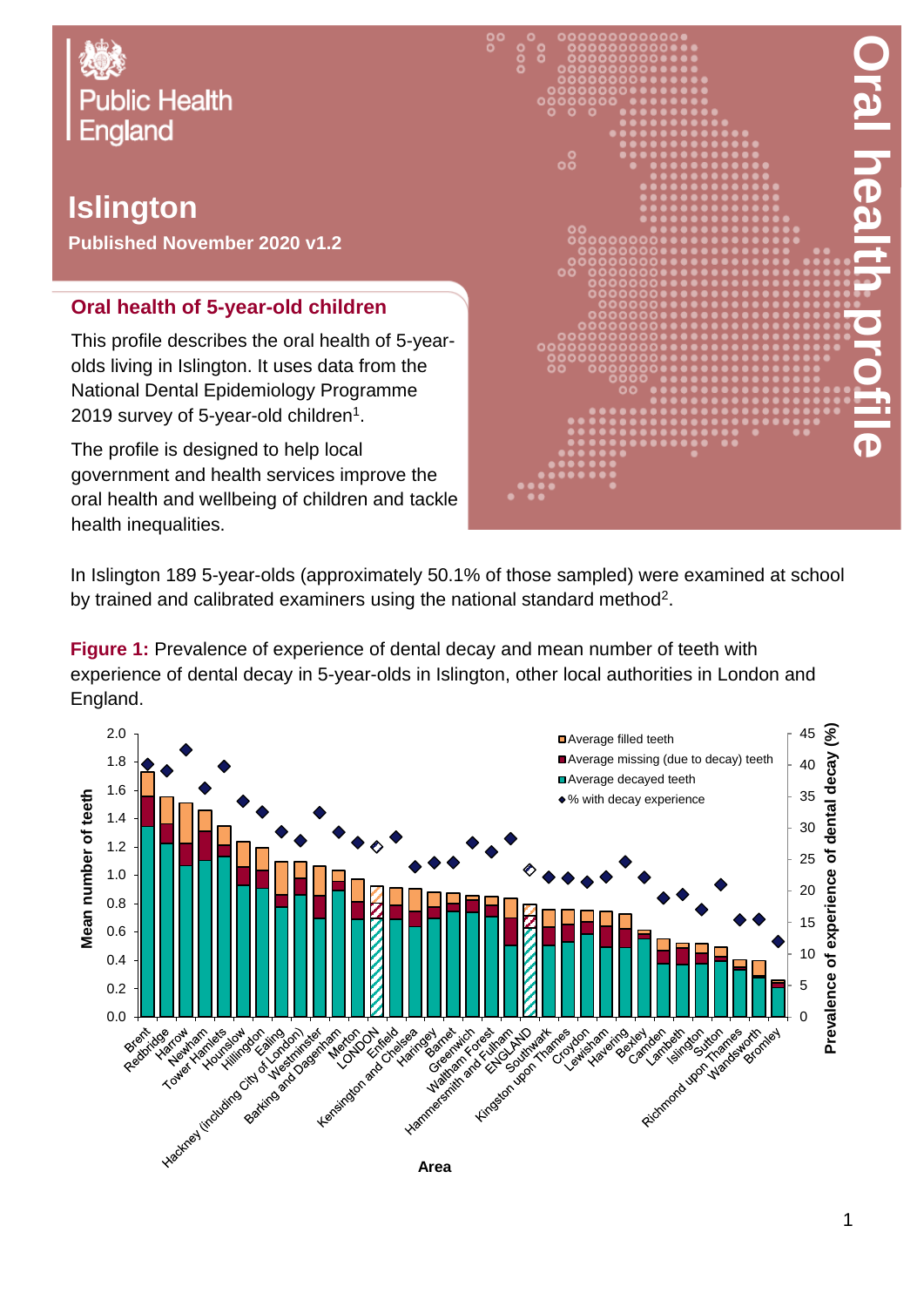**Table 1:** Experience of dental decay in 5-year-olds in Islington, other local authorities in London and England.

| Local authority                       | Prevalence of<br>experience of<br>dental decay<br>(% ) | Mean number of teeth<br>with experience of<br>dental decay in all<br>examined children<br>n (95% confidence<br>intervals) | Mean number of teeth<br>with experience of<br>dental decay in children<br>with any decay<br>experience<br>n (95% confidence<br>intervals) |
|---------------------------------------|--------------------------------------------------------|---------------------------------------------------------------------------------------------------------------------------|-------------------------------------------------------------------------------------------------------------------------------------------|
| <b>Brent</b>                          | 40.1                                                   | 1.7<br>$(1.40 - 2.06)$                                                                                                    | 4.3<br>$(3.74 - 4.89)$                                                                                                                    |
| Redbridge                             | 39.1                                                   | 1.6<br><u>(1.20 - 1.91)</u>                                                                                               | 4.0<br>$(3.29 - 4.66)$                                                                                                                    |
| Harrow                                | 42.4                                                   | 1.5<br>$(1.19 - 1.83)$                                                                                                    | 3.6<br>$(3.04 - 4.09)$                                                                                                                    |
| Newham                                | 36.3                                                   | 1.5<br>$(1.09 - 1.83)$                                                                                                    | 4.0<br>$(3.30 - 4.74)$                                                                                                                    |
| <b>Tower Hamlets</b>                  | 39.8                                                   | 1.3<br>$\frac{(1.04 - 1.65)}{1.2}$                                                                                        | 3.4<br>$(2.82 - 3.95)$                                                                                                                    |
| Hounslow                              | 34.3                                                   | <u>(0.98 - 1.49)</u>                                                                                                      | 3.6<br><u>(3.10 - 4.13)</u>                                                                                                               |
| Hillingdon                            | 32.5                                                   | 1.2<br>$\frac{(0.91 - 1.48)}{1.1}$                                                                                        | 3.7<br>$\frac{(3.06 - 4.29)}{3.7}$                                                                                                        |
| Ealing                                | 29.4                                                   | $\frac{(0.79 - 1.40)}{1.1}$                                                                                               |                                                                                                                                           |
| Hackney (including<br>City of London) | 28.0                                                   | $(0.78 - 1.41)$                                                                                                           | $\frac{(3.04 - 4.42)}{3.9}$<br>$(3.18 - 4.65)$                                                                                            |
| Westminster                           | 32.4                                                   | <u>(0.78 - 1.35)</u>                                                                                                      | 3.3<br><u>(2.67 - 3.89)</u>                                                                                                               |
| Barking and<br>Dagenham               | 29.4                                                   | 1.0<br>$(0.74 - 1.33)$                                                                                                    | 3.5<br>$(2.80 - 4.24)$                                                                                                                    |
| Merton                                | 27.7                                                   | 1.0<br>$(0.66 - 1.28)$                                                                                                    | 3.5<br>$(2.72 - 4.30)$                                                                                                                    |
| London                                | 27.0                                                   | 0.9<br>$(0.88 - 0.97)$                                                                                                    | 3.4<br>$(3.30 - 3.53)$                                                                                                                    |
| Enfield                               | 28.6                                                   | 0.9<br>$(0.65 - 1.18)$                                                                                                    | 3.2<br>$(2.53 - 3.87)$                                                                                                                    |
| Kensington and<br>Chelsea             | 23.8                                                   | 0.9<br>$(0.53 - 1.28)$                                                                                                    | 3.8<br>(2.63 - 4.97)                                                                                                                      |
| Haringey                              | 24.5                                                   | 0.9<br>$(0.58 - 1.18)$                                                                                                    | 3.6<br>$(2.74 - 4.46)$                                                                                                                    |
| <b>Barnet</b>                         | 24.5                                                   | 0.9<br>$(0.61 - 1.14)$                                                                                                    | 3.6<br>$(2.84 - 4.29)$                                                                                                                    |
| Greenwich                             | 27.7                                                   | 0.9<br>$(0.66 - 1.05)$                                                                                                    | 3.1<br>$(2.64 - 3.56)$                                                                                                                    |
| <b>Waltham Forest</b>                 | 26.2                                                   | 0.8<br>$(0.64 - 1.06)$                                                                                                    | 3.2<br>$(2.72 - 3.77)$                                                                                                                    |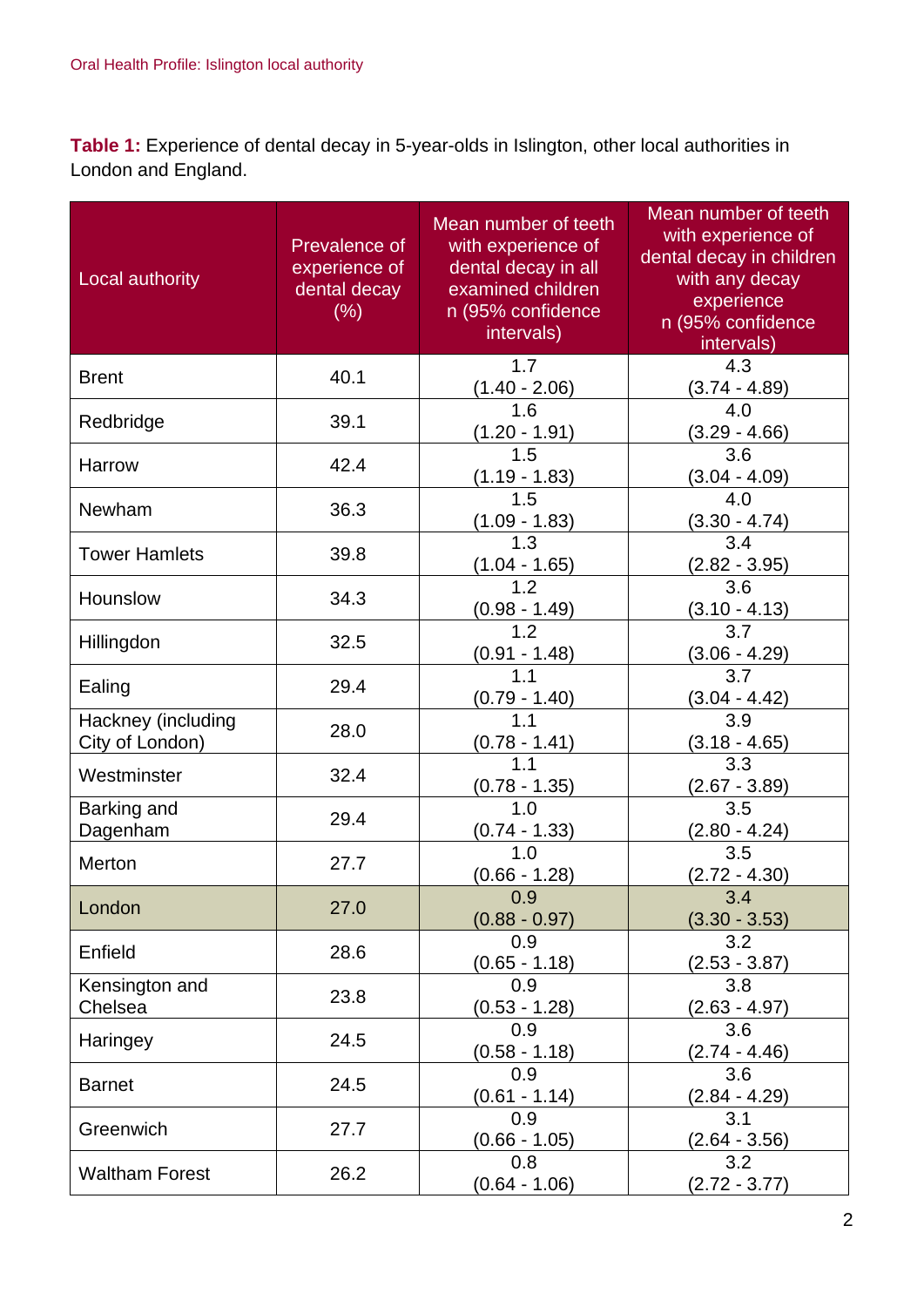| Local authority                | Prevalence of<br>experience of<br>dental decay<br>(% ) | Mean number of teeth<br>with experience of<br>dental decay in all<br>examined children<br>n (95% confidence<br>intervals) | Mean number of teeth<br>with experience of<br>dental decay in children<br>with any decay<br>experience<br>n (95% confidence<br>intervals) |
|--------------------------------|--------------------------------------------------------|---------------------------------------------------------------------------------------------------------------------------|-------------------------------------------------------------------------------------------------------------------------------------------|
| Hammersmith and<br>Fulham      | 28.3                                                   | 0.8<br>$(0.64 - 1.03)$                                                                                                    | 3.0<br>$(2.51 - 3.39)$                                                                                                                    |
| England                        | 23.4                                                   | 0.8<br>$(0.78 - 0.81)$                                                                                                    | 3.4<br>$(3.36 - 3.44)$                                                                                                                    |
| Southwark                      | 22.2                                                   | 0.8<br>$(0.52 - 1.00)$                                                                                                    | 3.4<br>$(2.72 - 4.11)$                                                                                                                    |
| Kingston upon<br><b>Thames</b> | 22.0                                                   | 0.8<br>$(0.51 - 1.00)$                                                                                                    | 3.4<br>$(2.63 - 4.24)$                                                                                                                    |
| Croydon                        | 21.4                                                   | 0.8<br>$(0.51 - 0.99)$                                                                                                    | 3.5<br>$(2.72 - 4.30)$                                                                                                                    |
| Lewisham                       | 22.3                                                   | 0.7<br>$(0.51 - 0.98)$                                                                                                    | 3.3<br>(2.59 - 4.08)                                                                                                                      |
| Havering                       | 24.6                                                   | 0.7<br>$(0.54 - 0.92)$                                                                                                    | 3.0<br>$(2.48 - 3.42)$                                                                                                                    |
| <b>Bexley</b>                  | 22.1                                                   | 0.6<br>$(0.43 - 0.80)$                                                                                                    | 2.8<br>$(2.19 - 3.35)$                                                                                                                    |
| Camden                         | 18.9                                                   | 0.6<br>$(0.32 - 0.78)$                                                                                                    | 2.9<br>$(2.04 - 3.81)$                                                                                                                    |
| Lambeth                        | 19.4                                                   | 0.5<br>$(0.35 - 0.69)$                                                                                                    | 2.7<br>$(2.11 - 3.26)$                                                                                                                    |
| Islington                      | 17.0                                                   | 0.5<br>$(0.32 - 0.71)$                                                                                                    | 3.0<br>$(2.34 - 3.71)$                                                                                                                    |
| <b>Sutton</b>                  | 21.0                                                   | 0.5<br>$(0.35 - 0.63)$                                                                                                    | 2.3<br>$(1.95 - 2.75)$                                                                                                                    |
| Richmond upon<br><b>Thames</b> | 15.4                                                   | 0.4<br>$(0.25 - 0.56)$                                                                                                    | 2.6<br>$(2.00 - 3.24)$                                                                                                                    |
| Wandsworth                     | 15.5                                                   | 0.4<br>$(0.26 - 0.54)$                                                                                                    | 2.6<br>$(2.02 - 3.11)$                                                                                                                    |
| <b>Bromley</b>                 | 12.0                                                   | 0.3<br>$(0.11 - 0.41)$                                                                                                    | 2.2<br>$(1.23 - 3.11)$                                                                                                                    |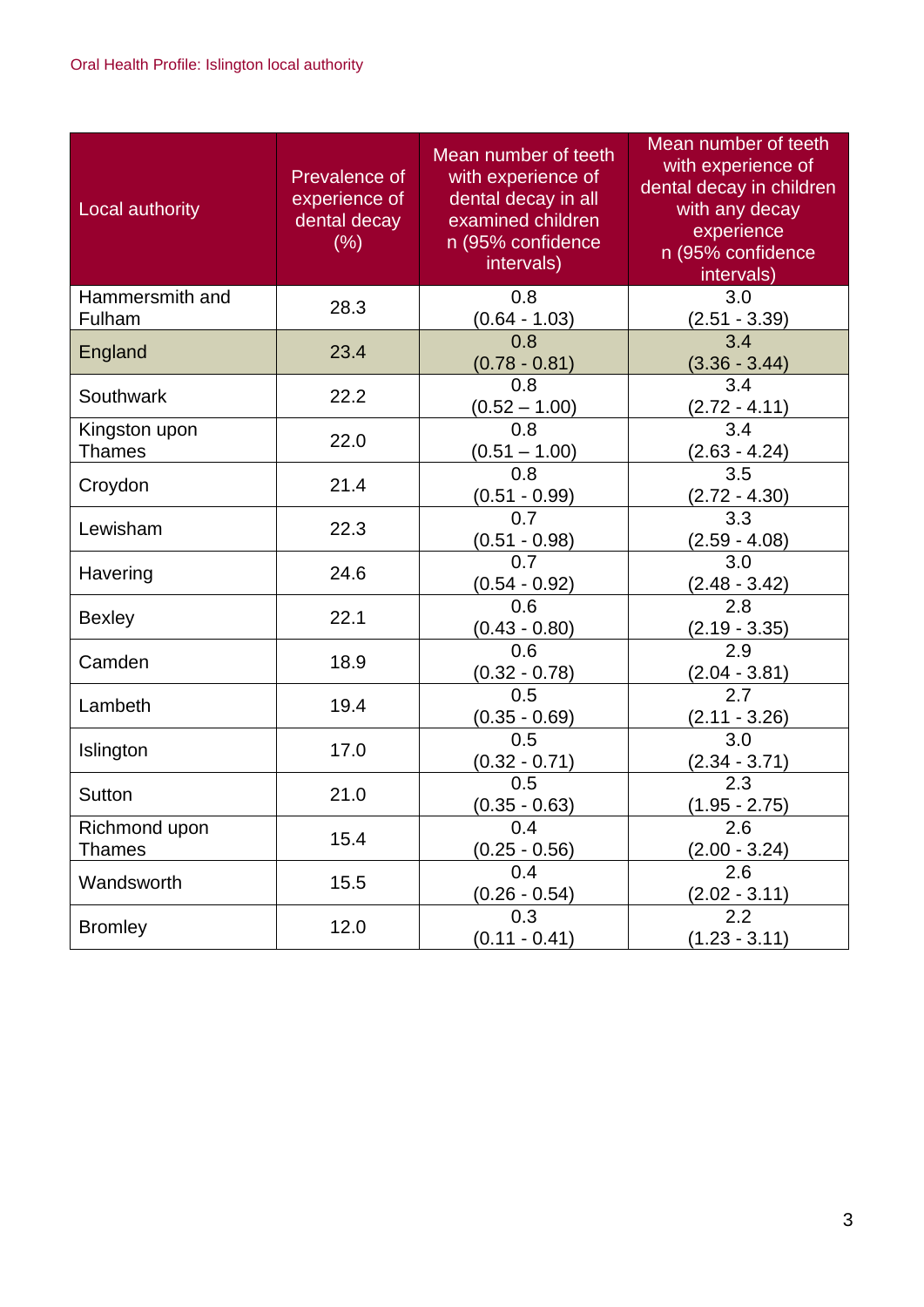Table 2. Measures of oral health among 5-year-olds in Islington, it's statistical neighbours,<sup>i</sup> London and England.

|                                                                                                    | Islington | <b>Statistical</b><br>neighbour within<br>London:<br><b>Fulham</b> | <b>Statistical</b><br>neighbour<br>comparator 1:<br>Hammersmith and Hammersmith and<br><b>Fulham</b> | London | <b>England</b> |
|----------------------------------------------------------------------------------------------------|-----------|--------------------------------------------------------------------|------------------------------------------------------------------------------------------------------|--------|----------------|
| Prevalence of<br>experience of dental<br>decay                                                     | 17.0%     | 28.3%                                                              | 28.3%                                                                                                | 27.0%  | 23.4%          |
| Mean number of teeth<br>with experience of<br>dental decay                                         | 0.5       | 0.8                                                                | 0.8                                                                                                  | 0.9    | 0.8            |
| Mean number of teeth<br>with experience of<br>decay in those with<br>experience of dental<br>decay | 3.0       | 3.0                                                                | 3.0                                                                                                  | 3.4    | 3.4            |
| Mean number of<br>decayed teeth in<br>those with experience<br>of dental decay                     | 2.2       | 1.8                                                                | 1.8                                                                                                  | 2.6    | 2.7            |
| Proportion with active<br>decay                                                                    | 13.1%     | 22.5%                                                              | 22.5%                                                                                                | 23.2%  | 20.4%          |
| Proportion with<br>experience of tooth<br>extraction <sup>ii</sup>                                 | 2.0%      | 5.9%                                                               | 5.9%                                                                                                 | 3.2%   | 2.2%           |
| Proportion with dental<br>abscess                                                                  | 0.5%      | 0.6%                                                               | 0.6%                                                                                                 | 0.9%   | 1.0%           |
| Proportion with teeth<br>decayed into pulp                                                         | 1.4%      | 1.6%                                                               | 1.6%                                                                                                 | 3.4%   | 3.3%           |
| Proportion with decay<br>affecting incisorsii                                                      | 6.1%      | 4.5%                                                               | 4.5%                                                                                                 | 8.2%   | 5.2%           |
| Proportion with high<br>levels of plaque present<br>on upper front teethiv                         | 1.9%      | 1.7%                                                               | 1.7%                                                                                                 | 2.1%   | 1.2%           |

<sup>i</sup>generated by the children's services statistical neighbour benchmarking tool, the neighbour within London has

"Close" comparator characteristics and the national neighbour 1 has "Close" comparator characteristics<sup>3</sup> .

ii experience of extraction of one or more teeth on one or more occasions.

iii dental decay involving one or more surfaces of upper anterior teeth.

iv indicative of poor tooth brushing habits.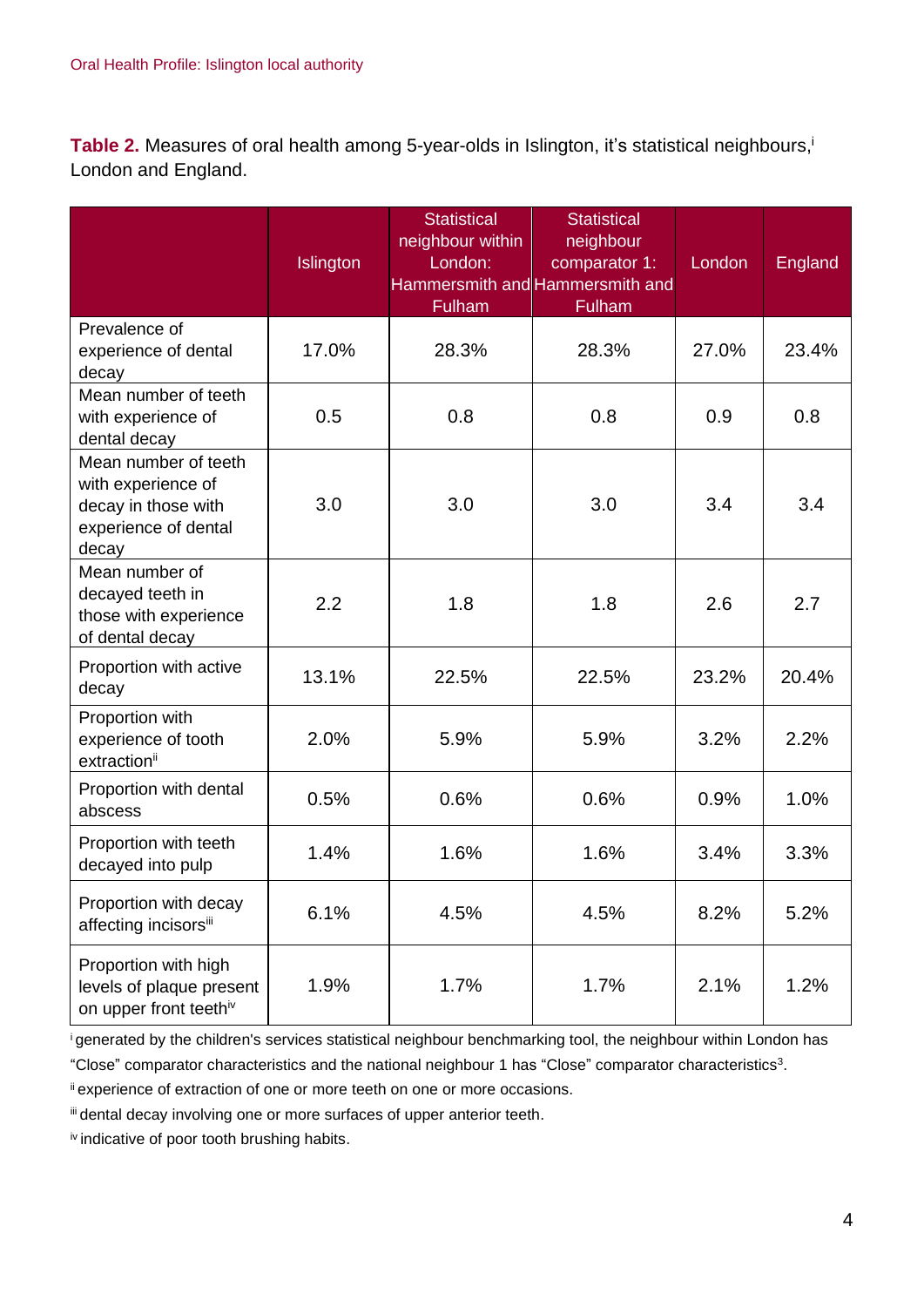**Figure 2:** Prevalence of experience of dental decay in 5-year-olds in Islington, by local authority Index of Multiple Deprivation (IMD) 2019 quintiles.



**IMD 2019 quintiles (within local authority)**

Error bars represent 95% confidence limits





Error bars represent 95% confidence limits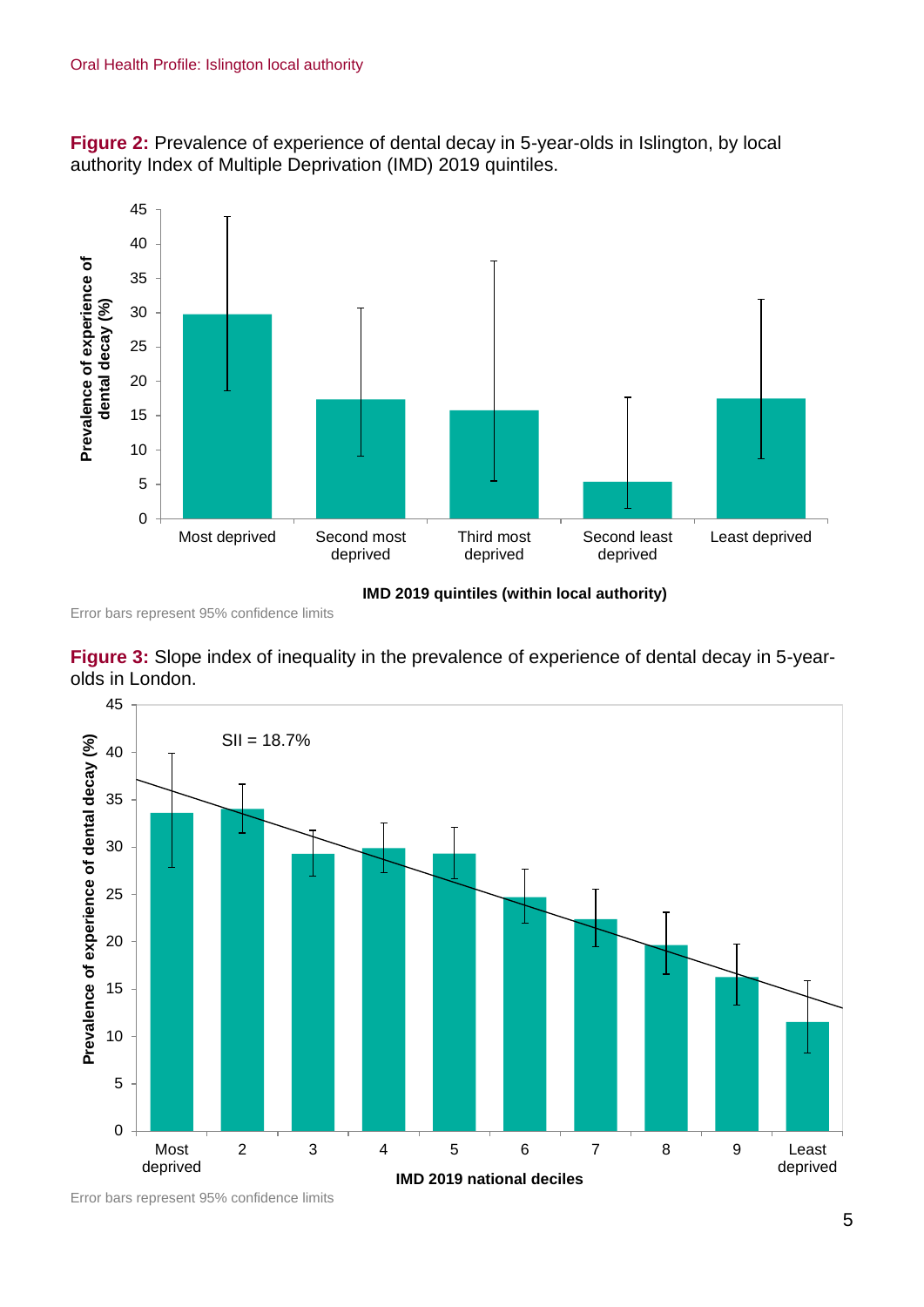**Figure 4:** Prevalence of experience of dental decay in 5-year-olds in Islington, London and England, by year.



Error bars represent 95% confidence limits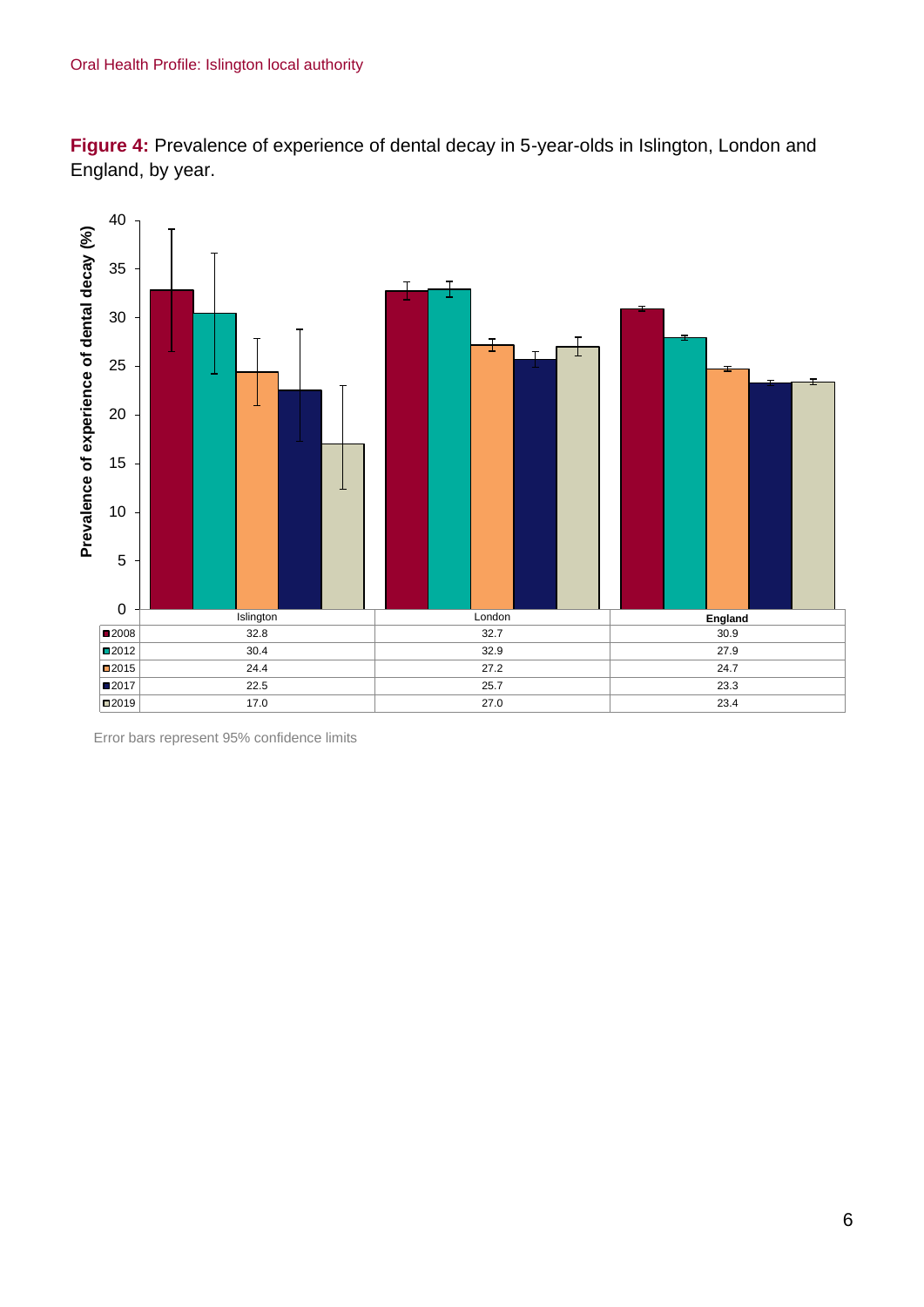**Table 3:** Experience of dental decay in 5-year-olds in London, by ethnic group.

| Ethnic group                         | Number of<br>children<br>examined<br>(N) | Prevalence of<br>experience of<br>dental decay<br>$(\% )$ | Mean number of teeth<br>with experience of<br>dental decay among<br>children with any<br>experience of dental<br>decay n (95% CI) | Prevalence of<br>dental decay<br>affecting incisors<br>$(\% )$ |
|--------------------------------------|------------------------------------------|-----------------------------------------------------------|-----------------------------------------------------------------------------------------------------------------------------------|----------------------------------------------------------------|
| Other ethnic<br>background           | 498                                      | 40.0                                                      | 3.8<br>$(3.42 - 4.18)$                                                                                                            | 13.1                                                           |
| Asian/Asian<br><b>British</b>        | 1,807                                    | 36.9                                                      | 3.7<br>$(3.48 - 3.92)$                                                                                                            | 14.1                                                           |
| Not provided                         | 181                                      | 24.3                                                      | 2.6<br>$(1.92 - 3.30)$                                                                                                            | 6.1                                                            |
| <b>Black/Black</b><br><b>British</b> | 1,126                                    | 23.8                                                      | 3.0<br>$(2.69 - 3.26)$                                                                                                            | 6.0                                                            |
| <b>Mixed</b>                         | 864                                      | 22.6                                                      | 3.3<br>$(2.93 - 3.69)$                                                                                                            | 6.6                                                            |
| White                                | 3,590                                    | 22.6                                                      | 3.3<br>$(3.12 - 3.51)$                                                                                                            | 5.8                                                            |
| London                               | 8,066                                    | 27.0                                                      | 3.4<br>$(3.30 - 3.53)$                                                                                                            | 8.2                                                            |

**Figure 5:** Prevalence of experience of dental decay in 5-year-olds in London, by ethnic group.

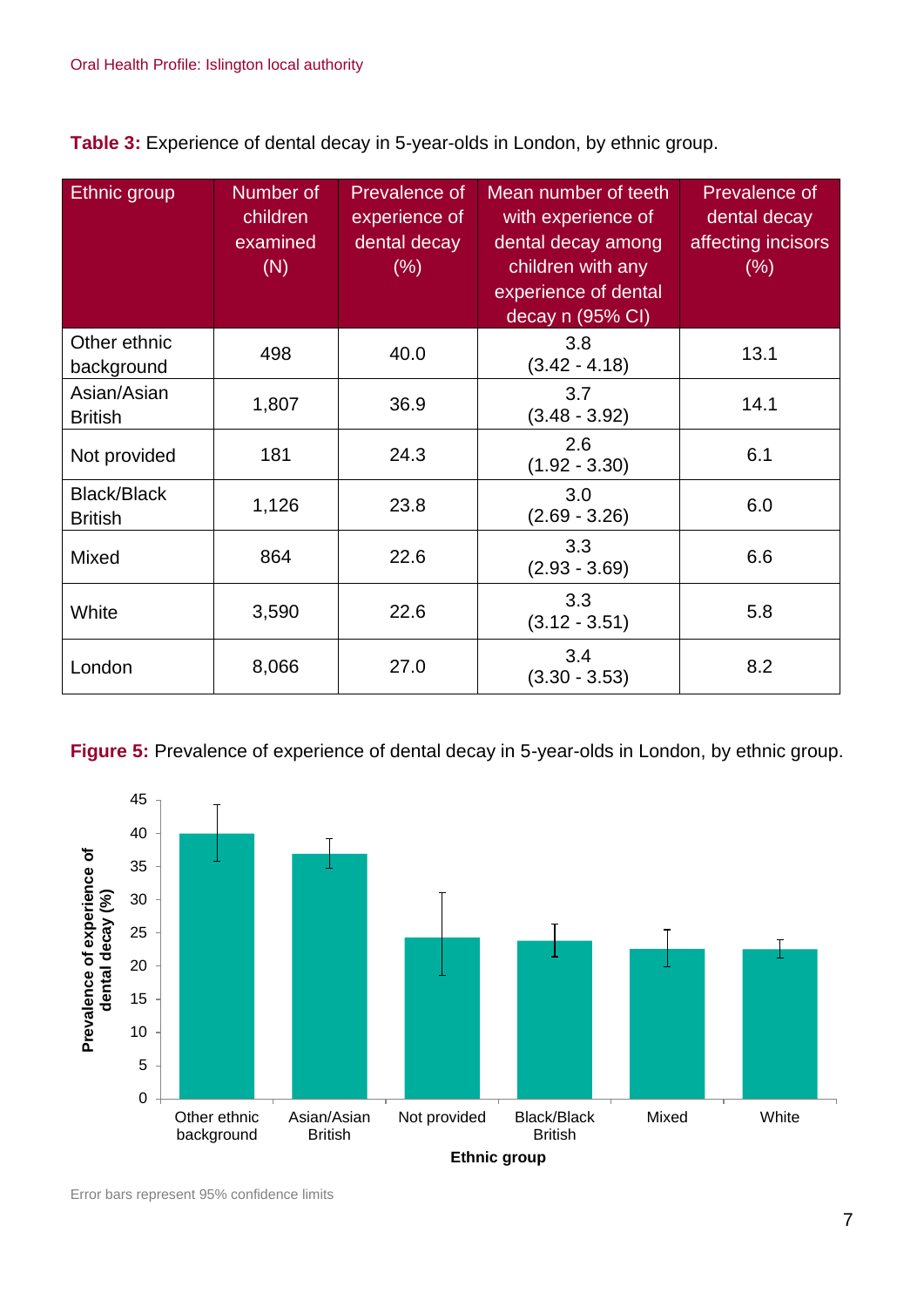**Table 4:** Prevalence and severity of experience of dental decay experience in 5-year-olds in Islington, in wards where an enhanced sample was undertaken.

| Ward                 | Prevalence of<br>experience of<br>dental decay<br>(% ) | Mean number of teeth<br>with experience of<br>dental decay in the<br>whole sample<br>n (95% CI) | Mean number of teeth<br>with experience of<br>dental decay among<br>children with any<br>experience of dental<br>decay n (95% CI) |
|----------------------|--------------------------------------------------------|-------------------------------------------------------------------------------------------------|-----------------------------------------------------------------------------------------------------------------------------------|
| Caledonian           | 23.5                                                   | 0.6<br>$(0.00 - 1.38)$                                                                          | Data not available                                                                                                                |
| <b>Finsbury Park</b> | 29.9                                                   | 1.1<br>$(0.64 - 1.63)$                                                                          | 3.8<br>$(2.92 - 4.68)$                                                                                                            |
| <b>Highbury West</b> | 21.4                                                   | 0.6<br>$(0.07 - 1.14)$                                                                          | 2.8<br>$(1.28 - 4.39)$                                                                                                            |
| Holloway             | 3.4                                                    | 0.2<br>$(0.00 - 0.71)$                                                                          | Data not available                                                                                                                |
| Tollington           | 17.2                                                   | 0.8<br>$(0.03 - 1.49)$                                                                          | Data not available                                                                                                                |
| Islington            | 17.0                                                   | 0.5<br>$(0.32 - 0.71)$                                                                          | 3.0<br>$(2.34 - 3.71)$                                                                                                            |

## **Summary**

In Islington average levels of dental decay are lower than the average for England.

The small sample sizes mean it is not possible to provide information at ward level for the whole area. Future surveys could be commissioned to provide larger samples to facilitate local analysis. Commissioning High Quality Information to Support Oral Health Improvement: A toolkit about dental epidemiology for local authorities, commissioners and partners is available to support the commissioning of oral health surveys<sup>4</sup>.

Public health interventions can improve child oral health at a local level. Local authorities improving oral health: commissioning better oral health for children and young people is available to support local authorities to commission oral health improvement programmes for children and young people aged up to 19 years<sup>5</sup>.

If further local analysis is required, please contact the national dental public health team: DentalPHIntelligence@phe.gov.uk